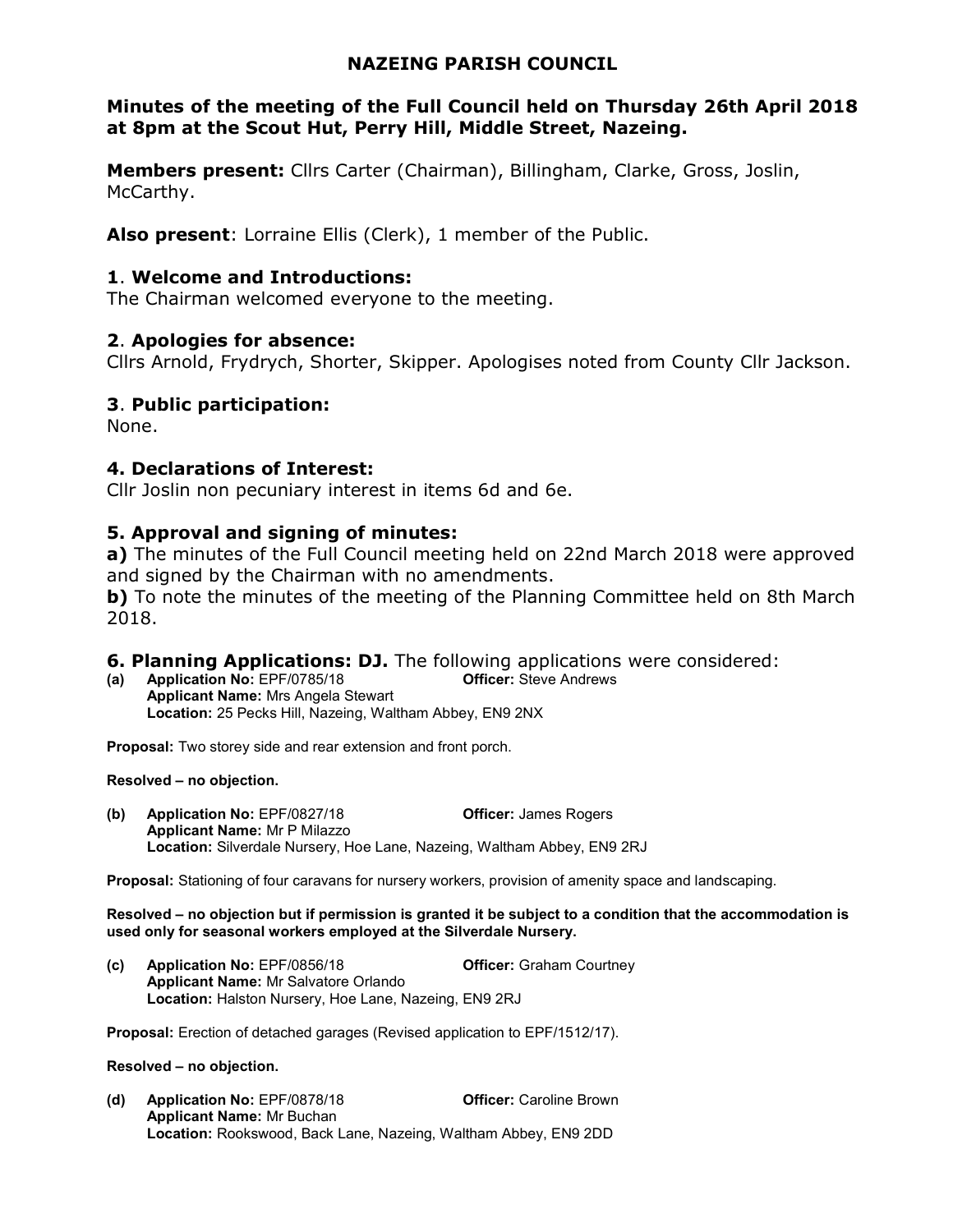Proposal: Proposed infill extension/link building to create indoor swimming pool. New windows and doors to existing building including conservation roof lights.

It was noted that Cllr Joslin left the meeting for the duration of the discussion on this planning application.

Resolved – no objection.

This is provided for information only, EFDC do not normally accept comments on this application.

(e) Application No: EPF/0061/18 DRC Officer: Jane Gravelle Applicant Name: Mr B Bray Location: Land at Bentons Farm, Middle Street, Nazeing, Waltham Abbey, EN9 2LN

Proposal: Application for approval of details reserved by condition 5 'contaminated land - phase 1', on planning application EPF/0292/17 (Proposed erection of 4no. detached four bedroom residential dwellings).

It was noted that Cllr Joslin left the meeting for the duration of the discussion on this planning application.

Resolved – no comment.

#### 7. Enforcement Notices/Appeals:

a) The following planning appeal has been received and noted: Application No: EPF/1493/16 Officer: Graham Courtney Applicant Name: Mr John Payne Site Address: Broxlea Nursery, Nursery Road, Nazeing, Waltham Abbey, Essex, EN9 2JE Proposal: Outline Application for 7 no. Self-Build Houses in accordance with Housing & Planning Act 2016 and Self-Build Act 2015.

Reason for Appeal: Against a Refusal **Appeal Type:** Written Representations and site visit

#### 8. Financial Matters:

a) Update on the "mandate changes" request to the bank for Cllr Gross. Card & device still not received, so Cllr Gross will contact the bank again. Action Cllr Gross

**b)** It was resolved to authorise:

i) payments totalling £5,656.82.

ii) transfer of £6500 between bank accounts.

The Financial Summary for April 2018 was approved and signed by the Chairman with no amendments. It was noted Cllrs Joslin & hopefully Arnold will set up & approve direct credits this month. Action Cllrs Joslin & Arnold tbc.

c) To note that details have been received from the National Joint Council for Local Government Services for National Salary Award 2018-19 (pay scales) and will be forwarded to all the Cllrs.

d) The fourth quarterly budget report for 2017/18 was noted, no questions raised.

e) It was resolved to set up two new Earmarked reserves for costs for the former Total Site and for the Public Inquiry for the Incinerator. It was resolved to the transfer of funds from the General Reserves into the new Earmarked reserves, £10,000 into both reserves. It was noted that the General reserves will be reduced by £20,000.

### 9. Request from Epping Forest Community Transport (EFCT):

The request from Angela Canham (Manager at EFCT) to support EFCT with the cost of the purchase of two trackers for the two new minibuses purchased for the C392 route was discussed. It was resolved to pay the total cost of £1558.10 {Local Government and Rating Act 1997 s.26-29}. It was agreed to transfer monies from A/C code 4300 to fund the cost.

### 10. Amenity Matters:

a) The issue with mole hills at Elizabeth Close playing fields had continued and got worse. However, since the groundskeeper has started cutting the grass, the moles are no longer a problem. May need to revisit next autumn/winter.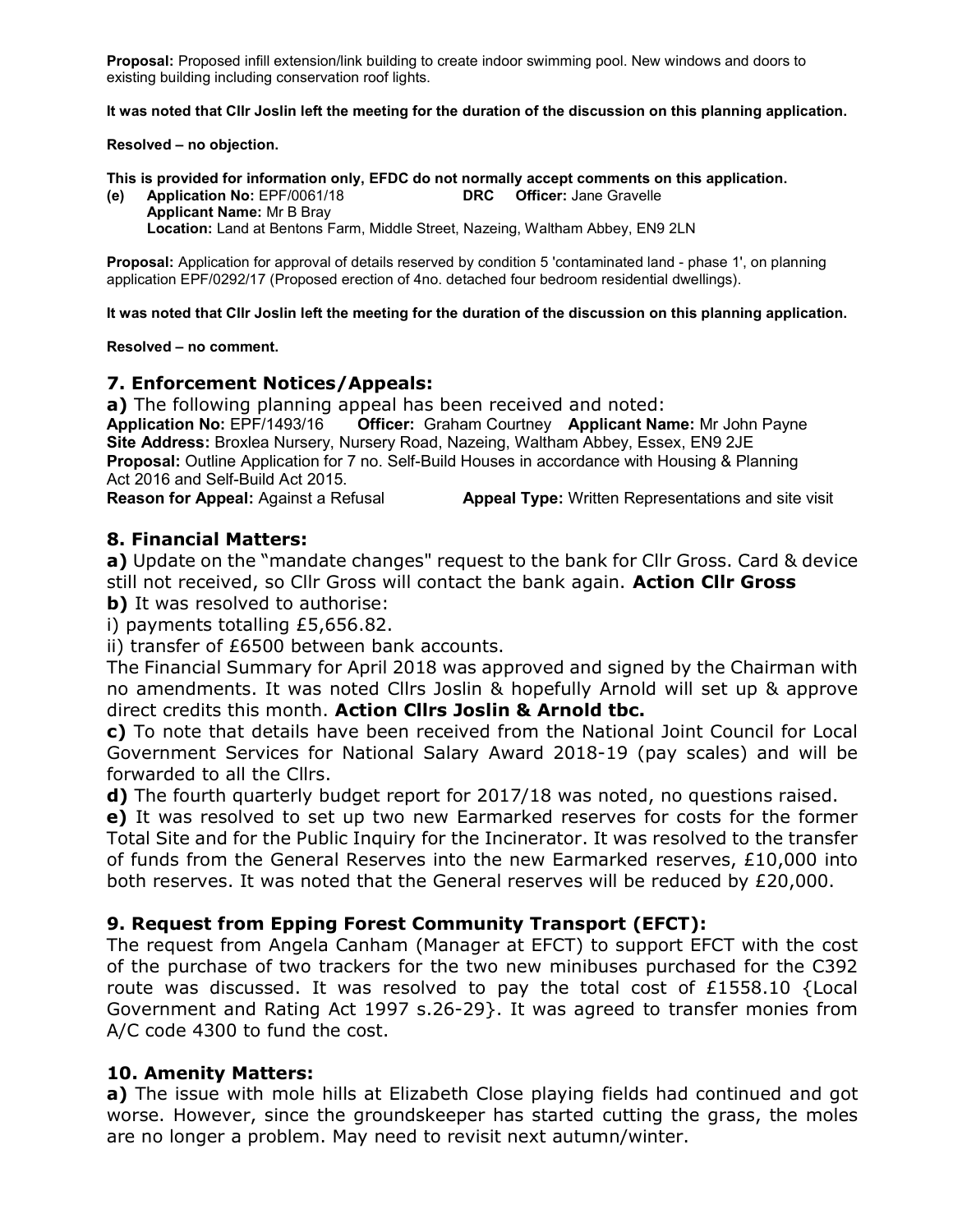b) The grass parking area at the Leisure Centre is very badly rutted, also debris has been put in the holes and area. Consequently, the Groundskeeper is unable to cut the grass. The debris will need to be cleared and some top soil & grass seed required to repair the damage. It was resolved to purchase a half bulk bag for £56 and Cllr Arnold would provide grass seed, to enable the groundskeeper to repair the damage. It was also resolved to cordon the area permanently, to prevent future damage.

c) Allotment Association held the AGM on 12/04/18. Due to no volunteers standing for the various officer posts, the meeting agreed to start closing down the Association. Fortunately, Arthur Baker agreed to be a liaison between the allotment holders and the Parish Council. Tom Mustafa agreed to liaise with potential new allotment holders and will liaise with the Parish Clerk.

It was also noted that a resident, Mr Bob Bray, had assisted the Clerk over the weekend when a pipe had burst on the allotments. The Parish Council thanked Mr Bray for his assistance on this matter.

d) Play in the Park dates are confirmed as Friday 03/08/18 and Friday 17/08/18 both morning sessions 10:00 to 12:00 at Elizabeth Close Play Area. Poster is now available.

# 11. Incinerator at Rattys Lane, Hoddesdon. SC/DJ

There has been a Pre Inquiry meeting on 23/04/18, various points were covered. Other dates of note include submission of proofs of evidence by 22/05/18, witness details a week later with the Inquiry starting 19/06/18. Cllr Clarke has identified a number of sites regarding landscape views. If any Cllrs would like points included in Cllr Clarke's statement, please advise her. Action All Cllrs

It was agreed to contact Roydon Parish Council to request their contribution of £5,000 towards the landscape expert witness costs and to contact EFDC for their contribution once an invoice has been received.

Cllr Frydrych had contacted the Clerk and wanted to pass on his appreciation to Cllrs Joslin and Clarke & others of the work & time they had contributed to this task.

## 12. Former Total Site Redevelopment.

It was resolved to approve and ratify the signing of the Licence for Access agreement with Parochial Church Council. This allows the Developers access from the St Giles car park onto the site. Work started on the site on 24/04/18.

## 13. Clerks Report.

The Clerk apologised for the delay in circulating the report before the meeting. No questions raised at this time.

# 14. Reports from Councillors who have attended other meetings.

None.

## 15. Communications.

The following communications were considered:

a) Reminder: EFDC have advised of their annual training programme. Cllrs to notify the Clerk if they would like to attend any sessions. Action All Cllrs

b) Cllrs to review & update declaration of interest if necessary. Action All Cllrs

c) Draft Business Plan and Water Resources Management Plan consultation until 23/05/18. For details visit www.affinitywater.co.uk/haveyoursay. Also, invite to attend stakeholder forum. No comments from the Council.

d) Cllr Joslin has received an enquiry regarding British Rails proposal to close the level crossing at Wharf Lane in Wormley. This Council is not aware of any proposals, resident to be advised.